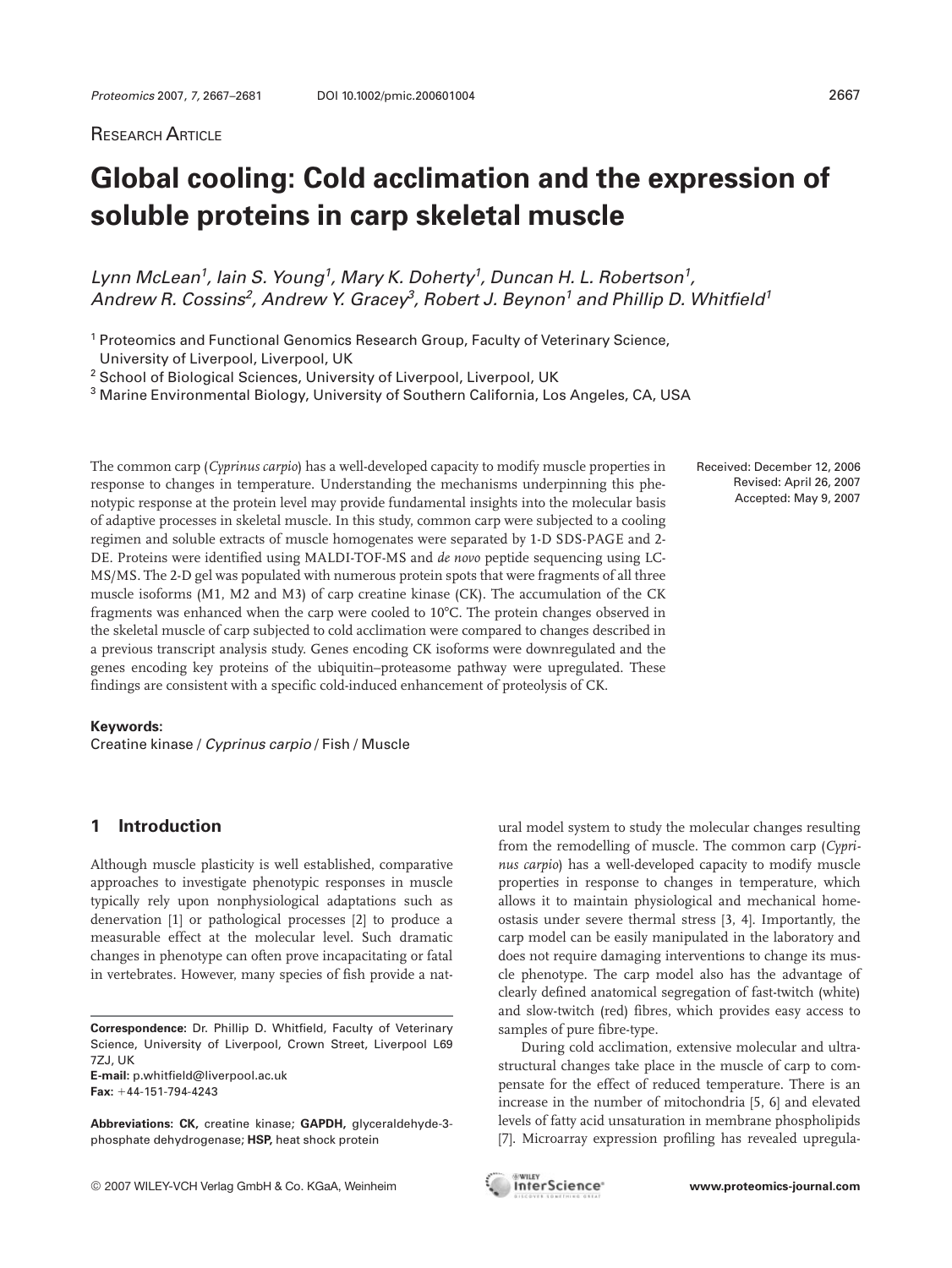tion of genes involved in mitochondrial production of ATP and the modification of lipid membranes in the muscle of cold-acclimated carp [8, 9]. However, to date, changes in the expression of muscle proteins in carp have only been examined in isolation. Conventional experimental approaches have typically studied the expression patterns of a single-type or class of protein rather than examining broad populations of muscle proteins. These studies have focused on the biochemical and immunochemical characterisation of proteins such as myosin heavy and light chains [10], the mitochondrial ATP synthase complex [11], sarcoplasmic reticulum  $Ca<sup>2+</sup> ATPase$  and parvalbumin [12].

A perspective driven by comparative proteomics provides an integrated approach that encompasses a global view of protein expression in fish tissues under different environmental conditions. In this study, we have employed proteomic strategies to characterise the soluble protein complement of skeletal muscle of common carp. In order to define the protein response to cold acclimation, we have determined the changes in protein expression patterns in the skeletal muscle of carp subjected to a progressive cooling regimen. Understanding the mechanisms underpinning this phenotypic response at the protein level may provide fundamental insights into the molecular basis of adaptive processes in skeletal muscle.

### **2 Materials and methods**

#### **2.1 Experimental animals**

Common carp weighing 500–800 g were maintained in the University of Liverpool aquarium. Throughout the experiment, the fish were fed *ad libitum*. Initially, they were held at 307C for 2 months. Consistent with a previous study that tracked cold-induced gene expression changes in carp [9], for cooling, fish were subjected to a stepped regimen of  $1^{\circ}C/h$ and a maximum of  $7^{\circ}$ C/day to a temperature of  $10^{\circ}$ C over the course of 3 days. The temperature was then maintained at either 10 or 30 $^{\circ}$ C for up to 42 days until the fish were sampled. Between three and six fish were sampled at 21 and 42 days. Fish were killed in accordance with UK Home Office Schedule One regulations. The cooling regimen was carried out under license granted by the UK Animal (Scientific Procedures) Act, 1986.

#### **2.2 Sample preparation**

Immediately after killing, axial white skeletal muscle from midway down the body of each fish (under the dorsal fin and above the lateral line) was swiftly dissected and weighed. The muscle samples (approximately 1 g) were then mechanically homogenised in 10 mL of ice-cold phosphate buffer (20 mM, pH 7.0) containing Complete Protease Inhibitor Cocktail (Roche, Lewes, UK). To minimise protein modification or degradation, all dissection and sample processing was performed on ice and completed within 5 min. The homogenates were centrifuged at 15 000  $\times$  g for 45 min at 4°C. The protein concentration of each supernatant fraction was determined using the Coomassie Plus Protein Assay (Pierce Biotechnology, Rockford, USA). The samples were then immediately subjected to IEF and gel electrophoresis. Any remaining sample was aliquoted and stored at  $-80^{\circ}$ C until required.

## **2.3 1-D SDS-PAGE**

The soluble proteins were initially separated by 1-D SDS-PAGE. Muscle samples (4–50 µg) were electrophoresed at a constant potential of 200 V through a 12.5% w/v polyacrylamide gel with a 4% w/v stacking gel. Samples were boiled at 100°C for 5 min in a reducing buffer (125 mM Tris-HCl; 140 mM SDS; 20% v/v glycerol; 200 mM DTT and 30 mM bromophenol blue), prior to loading. Gels were stained with colloidal CBB stain (BioRad, Hercules, USA).

### **2.4 2-DE**

Soluble extracts of muscle homogenates were separated by 2- DE. The supernatant fraction from each muscle homogenisation was precipitated using acetone and the resulting pellet containing the proteins of interest was solubilised in 4% w/v CHAPS, 8 M urea, 20 mM DTT and 0.5% v/v carrier ampholytes. Samples (approximately 300 µg of protein) were incubated at room temperature for 1 h and were then applied to IPG strips (pH 3–10, 13 cm, GE Healthcare, Amersham, UK). In-gel rehydration of the strips at 150 V $\cdot$ h at 30 V and  $300$  V $\cdot$ h at 60 V was followed by IEF (500 V $\cdot$ h at 500 V, 1000 V $\cdot$ h at 1000 V and 48 000 V $\cdot$ h at 8000 V) using an Ettan IPGPhor unit (GE Healthcare). The focused strips were equilibrated in reducing buffer containing 50 mM Tris-HCl at pH 8.8, 6 M urea, 30% v/v glycerol, 2% SDS, 65 mM DTT and a trace of bromophenol blue. A second equilibration step was then performed using alkylating buffer with 135 mM iodoacetamide in place of the DTT. The second dimension separation was performed with 12.5% w/v acrylamide gels on a Hoefer SE600 system (GE Healthcare). Proteins were visualised with CBB stain (BioRad).

#### **2.5 Gel image analysis**

Gels were imaged by scanning densitometry using an Epson 160 pro flatbed scanner (266 dpi, 24-bit colour in transmission mode). The images were saved as uncompressed TIFF files. Replicate gels from at least three individual fish were used for each treatment group (10 or 30°C for 21 and 42 days, respectively). 1-D gel band volumes were analysed using Phoretix 1D Quantifier software (Non-Linear Dynamics, Newcastle, UK). Band volumes were normalised to the total protein on the gel after subtracting the background. The statistical significance of variation in abundance between the acclimation temperatures at 21 and 42 days was determined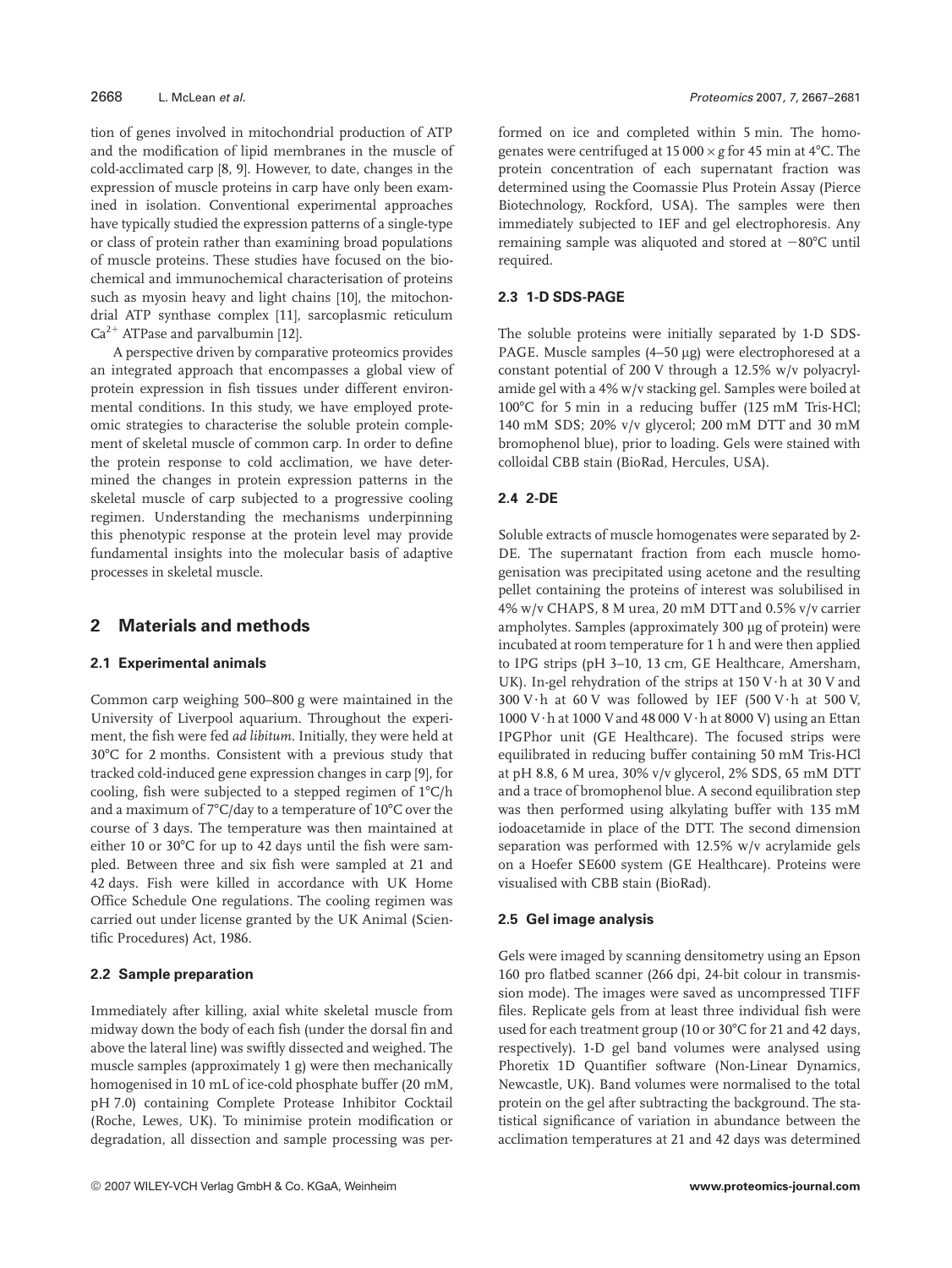using a Student's *t*-test. *p*-values of  $\leq$ 0.05, modified further by the Bonferroni correction were considered statistically significant. The Bonferroni correction is a highly conservative safeguard against multiple tests of statistical significance on the same data. The correction for such multiple significance testing is simply to multiply the *p*-value by the number of tests carried out. If the corrected value is still  $\leq$ 0.05, the data are considered significant [13]. 2-D gels were compared using Phoretix 2D Evolution software (Non-Linear Dynamics). The expression levels of key proteins were determined by calculating the spot volume corresponding to each protein as a fraction of the total integrated spot density on the gel.

#### **2.6 In-gel trypsin digestion**

Gel plugs containing protein from areas of interest were excised and the proteins were subjected to in-gel tryptic digestion and peptide extraction using a MassPrep™ digestion robot (Waters, Manchester, UK). Briefly, gel plugs were excised and placed in distilled deionised water (50  $\mu$ L). The water was then removed and the gel piece was treated with destain solution (10 µL of ACN/100 mM ammonium bicarbonate 1:1 v/v). The protocol included a second cycle of reduction and alkylation. The gel plug was dehydrated in ACN and then rehydrated with 25  $\mu$ L of trypsin (3 ng/ $\mu$ L) in buffer. After digestion for 5 h at 37°C, tryptic peptides were extracted from the gel matrix by addition of 30  $\mu$ L of 2% v/v ACN containing 1% v/v formic acid. Peptide samples were mixed 1:1 with a saturated solution of CHCA in ethanol/ ACN/0.4% v/v TFA/water 1:1:1:1 v/v/v/v and 2  $\mu$ L of the resultant mixture were spotted onto a MALDI target.

#### **2.7 MALDI-TOF-MS**

Peptide analysis was performed in positive ion mode on a M@LDI R mass spectrometer (Waters). The instrument was calibrated for each batch of analysis using a standard mix containing *des*-Arg bradykinin (*M*<sup>r</sup> 903.47), neurotensin (*M*<sup>r</sup> 1671.92), adrenocorticotrophic hormone (*M*<sup>r</sup> 2464.20) and insulin- $\beta$  chain ( $M_r$  3493.65). All standards were purchased from Sigma (Poole, UK). Samples were mixed 1:1 with a saturated solution of CHCA in 50% v/v ACN containing 0.1% v/v TFA. Monoisotopic peptide masses were collected in the range of *m/z* 800–4000. Proteins were identified from their peptide mass fingerprints by manual searching using a locally implemented MASCOT server version 1.9 (www.matrixscience.com) against the MSDB and Swiss-Prot databases. Initial search parameters allowed a mass tolerance of  $\pm$  250 ppm, a variable trypsin missed cleavage, carbamidomethyl modification of cysteine residues and variable oxidation of methionine. The taxonomic search space was restricted to *Chordata*.

#### **2.8 LC-MS/MS**

*De novo* sequencing of peptides was performed using a Q-TOF Micro tandem mass spectrometer (Waters) equipped with a nanospray ESI source and coupled to an Ultimate nano-HPLC (Dionex, Camberley, UK) system. All analyses were performed in positive ion mode. The product ion spectrum from human [Glu<sup>1</sup>]-fibropeptide B (M<sub>r</sub> 1570.62, Sigma) was used as the mass calibrant. The samples were initially desalted and concentrated on a C18 peptide trap. The peptides were then separated on a C18 PepMap column (150 mm  $\times$  75 µm) nanocolumn (Dionex) at a flow rate of 200 nL/min using an ACN/water gradient; 0% ACN for 3 min, followed by 0–50% ACN over 30 min, 50–100% ACN for 2 min, 100% ACN for 5 min and 0% ACN for 3 min. MS/ MS spectra were acquired in the data-dependent mode. Doubly or triply charged peptide ions were identified from a survey scan (*m/z* 400–2000), following which individual precursor ions were automatically selected for fragmentation. The collision energy was determined automatically and argon was used as the collision gas at a pressure of 15 psi. The resulting product ion data were processed by MaxENT 3 software and the peptide sequence determined using PepSeq within MassLynx software. Peptide sequences were searched using National Center for Biotechnology Information (NCBI) BLAST (www.ncbi.mlm.gov).

#### **2.9 Western blotting**

The expression levels of ubiquitinated proteins were evaluated by Western blotting [14]. Soluble extracts of muscle homogenates were separated by 2-DE. Pooled samples of three individual fish, acclimated at each temperature for 21 days were solubilised in 4% w/v CHAPS, 8 M urea, 20 mM DTT and 5% v/v carrier ampholytes. The samples (approximately 90 mg of protein for each) were incubated at room temperature for 1 h and were then applied to 7 cm IPG strips (pH 3–10, BioRad). In-gel rehydration of the strips at 150 V $\cdot$ h at 50 V and 200 V $\cdot$ h at 100 V was followed by IEF (1000 V $\cdot$ h at 1000 V and 35 000 V $\cdot$ h at 8000 V) using a PROTEAN<sup>R</sup> IEF Cell (BioRad). The focused strips were equilibrated as described in Section 2.4, and then loaded onto 12% w/v acrylamide minigels and the proteins separated using a Mini-PROTEAN<sup>R</sup> 3 Electrophoresis Cell (BioRad). The separated proteins were transferred to a 0.2 um pore NC membrane (Schleicher and Schuell, Dassel, Germany). After protein transfer, the blot was boiled in distilled deionised water for 30 min and then blocked with 1% w/v fat free milk in 0.1% v/v Tween–TBS for 4 h at room temperature. The blot was then probed with a 1:1000 dilution of rabbit (polyclonal) anti(human) (poly)ubiquitin antibody (Sigma) for 2 h at room temperature. After six washes with Tween–TBS, the blot was incubated for 2 h with a 1:2000 dilution of goat antirabbit HRP-conjugated secondary antibody (Sigma). The blot was washed six times with Tween–TBS, followed by an additional two washes with PBS, developed with the Pico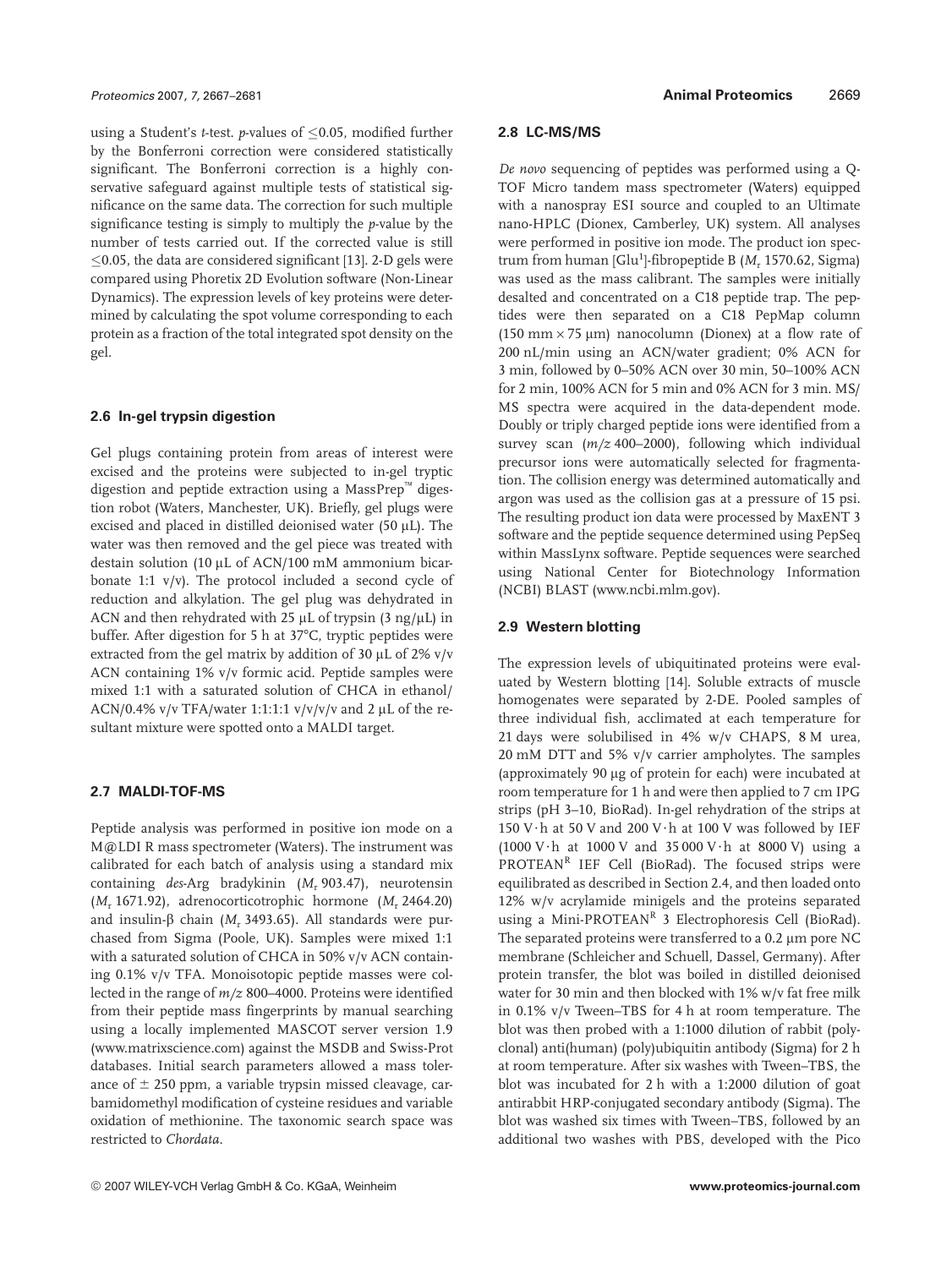ECL kit (Pierce Biotechnology). The images were recorded by exposing the blots simultaneously for 3 min to Hyperfilm (GE Healthcare). Control gels blotted with the secondary antibody demonstrated that there was no nonspecific binding.

#### **2.10 Transcript analysis**

The mRNA abundance for selected genes was extracted from a large-scale dataset that describes the gene expression changes associated with cold exposure of carp [9] (ArrayExpress Accession number E-MAXD-1). To make the studies directly comparable, the carp used in the present proteomic study were maintained under identical laboratory conditions in the same facility, and subjected to an identical cooling regimen as that used for the study of transcript expression. For the gene expression study, fish were obtained from a commercial supplier, held for 2 months at  $30 \pm 0.5^{\circ}C$  in large 2000 L aquaria and fed twice daily on trout pellets. For cooling exposure, fish were transferred to 1000 L tanks and subjected to a stepped cooling regime of  $1^{\circ}C/h$  to a maximum of 7°C/day, to 10°C over 3 days and then maintained at  $10^{\circ}$ C for 22 days. Five replicate fish were killed at 1, 2, 3, 5, 8, 12 and 22 days after the onset of cooling, and skeletal white muscle was rapidly dissected out, frozen on dry ice and transferred to  $-80^{\circ}$ C. Control 30 $^{\circ}$ C acclimated animals were subjected to an identical handling regime and sampled at three time points during the 22 days experiment. For each time-point, total RNA was isolated from skeletal white muscle samples and pooled across the five replicate fish. Then fluorescently labelled cDNA was synthesised in a reverse transcription reaction using aminoallyl adducts coupled to Cy3 and Cy5 fluors. Changes in mRNA abundance associated with cooling were determined by competitive hybridisation of the labelled cDNA to carp microarrays consisting of 13440 cDNAs using a common reference design with a dyeswap [9].

# **3 Results and discussion**

### **3.1 Identification of common carp skeletal muscle proteins**

A major focus of this work was to define the proteome of carp skeletal muscle. The soluble muscle proteins were initially separated by 1-D SDS-PAGE (Fig. 1). The 1-D SDS-PAGE analysis revealed a large dynamic range in protein expression, with the distributions and intensities of protein bands similar to those described in the skeletal muscle of other fish species [15–17]. Individual protein bands were excised from the gel, subjected to in-gel digestion with trypsin and the resultant peptides were analysed by MALDI-TOF-MS and LC-MS/MS (Table 1). Many of the proteins identified were enzymes involved in glycolysis and the most abundant protein in the gel was creatine kinase (CK), comprising approximately 25% of total stained intensity.

Identification of proteins by PMF depends on database searches of peptide masses, but fish genomes are underrepresented in sequence databases. In the nonredundant Swiss-Prot database approximately 2500 sequences correspond to ray-finned fish of which 89 are common carp sequences. Therefore, to accurately determine the identity of fish muscle proteins we have combined cross-species matching with *de novo* sequencing of peptides by LC-MS/ MS. As the full genome sequence of common carp is not



**Figure 1.** 1-D SDS-PAGE of soluble proteins in carp skeletal muscle. Muscle proteins (40 µg protein) were separated by 1-D SDS-PAGE and visualised by staining with colloidal CBB. An additional muscle sample (250 mg protein) was resolved on a separate gel to increase identifications of proteins of low molecular weight (inset). The proteins were identified by PMF and de novo peptide sequencing by LC-MS/MS (Table 1). Bands A–D were not identified.

© 2007 WILEY-VCH Verlag GmbH & Co. KGaA, Weinheim **www.proteomics-journal.com**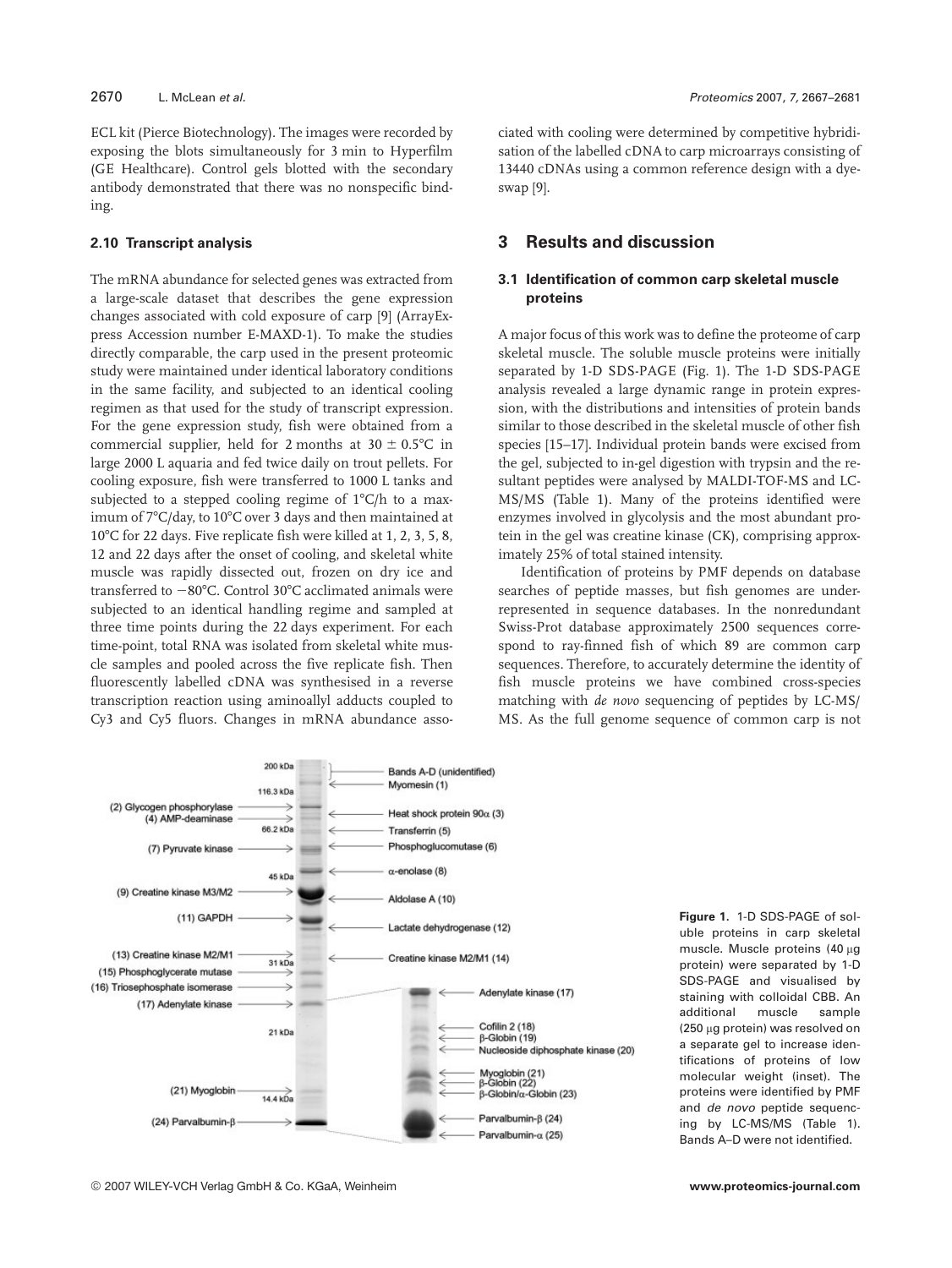|  |  | <b>Table 1.</b> Identification of proteins from soluble fraction of carp skeletal muscle in 1-D SDS-PAGE |  |  |  |  |
|--|--|----------------------------------------------------------------------------------------------------------|--|--|--|--|
|--|--|----------------------------------------------------------------------------------------------------------|--|--|--|--|

| ID<br>no. | Protein identification                              | Accession<br>no. | $M_r$<br>(kDa) | p/   | <b>PMF</b>                    |                                |                       | Species       |
|-----------|-----------------------------------------------------|------------------|----------------|------|-------------------------------|--------------------------------|-----------------------|---------------|
|           |                                                     |                  |                |      | MOWSE-<br>score <sup>b)</sup> | No. of<br>peptides-<br>matched | $\%$<br>Cover-<br>age |               |
| 1         | Myomesin 1 <sup>a)</sup> (theoretical protein)      | XP 699443°       | 190.0          | 7.27 |                               |                                |                       | D. rerio      |
| 2         | Glycogen phosphorylase                              | Q6PUS4           | 97.4           | 6.11 | 150 (58)                      | 19                             | 22                    | D. rerio      |
| 3         | HSP 90- $\alpha$                                    | Q90474           | 83.5           | 4.95 | 87 (68)                       | 16                             | 20                    | D. rerio      |
| 4         | AMP deaminase                                       | Q6P3G5           | 82.9           | 6.35 | 159 (58)                      | 22                             | 27                    | D. rerio      |
| 5         | Transferrin (variant A) <sup>a)</sup>               | Q8UVE7           | 73.5           | 5.75 |                               |                                |                       | C. carpio     |
| 6         | Phosphoglucomutase                                  | Q7SXW7           | 61.1           | 5.74 | 129 (68)                      | 18                             | 37                    | D. rerio      |
| 7         | Pyruvate kinase                                     | Q8QGU8           | 58.0           | 7.96 | 91(58)                        | 11                             | 20                    | Fugu rubripes |
| 8         | α-Enolase                                           | Q6TH14           | 47.4           | 6.25 | 100 (68)                      | 10                             | 29                    | D. rerio      |
| 9         | CK <sub>M3</sub>                                    | Q9YI14           | 42.9           | 6.25 | 172 (57)                      | 17                             | 53                    | C. carpio     |
|           | CK <sub>M2</sub>                                    | Q9YI15           | 42.9           | 6.22 | 128 (57)                      | 15                             | 45                    | C. carpio     |
| 10        | Aldolase A                                          | Q8JH72           | 39.7           | 8.27 | 109 (68)                      | 11                             | 29                    | D. rerio      |
| 11        | Glyceraldehyde-3-phosphate<br>dehydrogenase (GAPDH) | Q8AWX8           | 36.1           | 7.74 | 107 (68)                      | $\overline{7}$                 | 30                    | Gadus morhua  |
| 12        | Lactate dehydrogenase                               | Q9W7K5           | 36.1           | 7.31 | 142 (68)                      | 17                             | 38                    | C. carpio     |
| 13        | CK M2 (fragment)                                    | Q9YI15           | 42.9           | 6.22 | 110 (58)                      | 14                             | 32                    | C. carpio     |
|           | CK M1 (fragment)                                    | Q9Y116           | 42.7           | 6.32 | 77 (58)                       | 11                             | 29                    | C. carpio     |
| 14        | CK M2 (fragment)                                    | Q9YI15           | 42.9           | 6.22 | 109 (58)                      | 15                             | 33                    | C. carpio     |
|           | CK M1 (fragment)                                    | Q9YI16           | 42.7           | 6.32 | 90 (58)                       | 13                             | 31                    | C. carpio     |
| 15        | Phosphoglycerate mutase                             | Q7T3G4           | 28.8           | 8.83 | 122 (68)                      | 14                             | 54                    | D. rerio      |
| 16        | Triosephosphate isomerase                           | Q7T315           | 26.8           | 6.90 | 202 (68)                      | 14                             | 49                    | D. rerio      |
| 17        | Adenylate kinase                                    | P12115           | 21.3           | 6.89 | 308 (68)                      | 19                             | 76                    | C. carpio     |
| 18        | Cofilin 2                                           | Q6NZW3           | 18.6           | 7.62 | 104 (68)                      | 10                             | 57                    | D. rerio      |
| 19        | β-Globin                                            | P70073           | 16.3           | 8.39 | 85 (68)                       | 8                              | 59                    | C. carpio     |
| 20        | Nucleoside diphosphate kinase                       | Q9PTF5           | 17.3           | 7.70 | 91 (68)                       | 8                              | 42                    | D. rerio      |
| 21        | Myoglobin                                           | P02204           | 15.6           | 8.05 | 199 (68)                      | 16                             | 90                    | C. carpio     |
| 22        | $\beta$ -Globin                                     | P70073           | 16.3           | 8.39 | 122 (68)                      | 11                             | 67                    | C. carpio     |
| 23        | $\beta$ -Globin                                     | P70073           | 16.3           | 8.39 | 89 (68)                       | 8                              | 50                    | C. carpio     |
|           | α-Globin                                            | P02016           | 15.3           | 8.78 | 74 (68)                       | 5                              | 29                    | C. carpio     |
| 24        | Parvalbumin- $\beta$                                | P02618           | 11.4           | 4.67 | 176 (68)                      | 11                             | 62                    | C. carpio     |
| 25        | Parvalbumin-a                                       | P09227           | 11.3           | 4.43 | 93 (68)                       | $\overline{7}$                 | 47                    | C. carpio     |

The skeletal muscle proteins were identified by PMF and *de novo* peptide sequencing using LC-MS/MS. Proteins were identified by PMF on the basis of their MOWSE score using the MSDB and Swiss-Prot databases. Each identification number (ID no.) refers to proteins identified in Fig. 1.

a) Proteins identified by de novo peptide sequencing (myomesin 1 (ID No. 1) VNGYYIDIK, VGYYIESS; transferrin (ID No. 5) TDFSINDLK; YSGDEGALQCLK; TPDCTLYNFFSK; TPGCTLYNFFSK; LLFSDT\*TK).

b) MOWSE baseline significance score in brackets.

c) Gene sequence.

available, the carp muscle proteins were identified by matching to other fish species, in particular zebrafish (*Danio rerio*), which has been sequenced and extensively annotated. This approach is facilitated by the close taxonomic relationship of carp to zebrafish (both are cyprinids). Whilst the availability of further sequence data for carp will enhance the identification of proteins in this type of study, our results demonstrate that it is possible to confidently identify fish muscle proteins through cross-species matching to a taxonomic near neighbour.

2-DE was used to enhance separation of the soluble muscle proteins (Fig. 2) and revealed a relatively simple pattern. The gels were dominated by a few proteins between

20 and 66 kDa with p*I* 6–9. Significant clusters of low molecular weight protein spots were resolved across the entire p*I* range of the gels. A total of 18 individual proteins were identified from the 2-D gel on the basis of their peptide mass fingerprints (Table 2). The majority of protein identifications matched those determined from 1-D SDS-PAGE and were glycolytic enzymes. Additional protein spots were matched to apolipoprotein A1, tropomyosin and fibroblast growth factor. In many cases, the same protein was identified in multiple gel spots of similar molecular mass (Fig. 2, Table 2). These spots differed only in charge, forming trains, and may represent a PTM such as phosphorylation or proteolysis.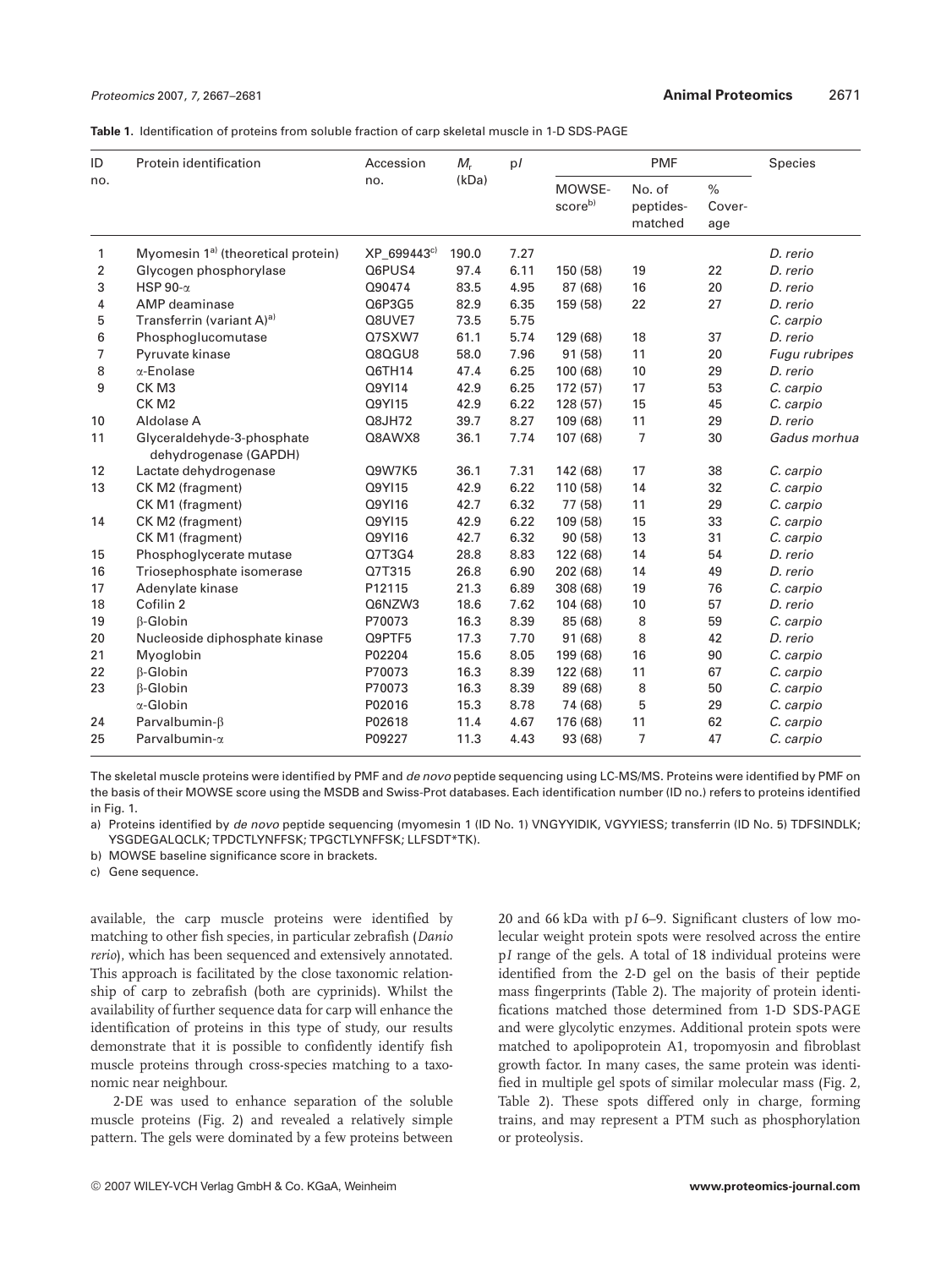

**Figure 2.** 2-DE of soluble protein complement from carp skeletal muscle. Proteins were separated in the first dimension on pH 3–10 IPG strips followed by SDS-PAGE on 12.5% w/v gels. Gels were stained with colloidal CBB. Proteins were identified by PMF, as listed on the gel. Subscripted letters refer to clearly resolved protein spots that yielded an identical identification to another spot. Protein identifications from the 2-DE analyses are detailed in Table 2. Spots circled by unbroken or dashed lines indicate fragments of CK.

The most unusual finding was the large number of protein spots across a broad range of  $M_r$  and p*I* that corresponded to the muscle isoforms of CK. Complex patterns of CK isoforms exist in the skeletal muscle of fish [16–18] and three isoforms of CK have previously been identified in carp skeletal muscle [19]. These are referred to as M1, M2 and M3 and have predicted masses of approximately 43 kDa and a p*I* range of 6.22–6.32. This would locate the protein in the 2-D gel around spots 9a–9d (Fig. 2). From the MALDI-TOF mass spectra obtained from these four spots, we identified the M2 and M3 CK isoforms. However, additional CK spots covering a mass range of 10–30 kDa were also identified across the charge dimension, a finding consistent with the skeletal muscle proteome of zebrafish [20].

#### **3.2 Effects of thermal acclimation on skeletal muscle protein profile**

In order to characterise the changes in the soluble protein complement of skeletal muscle induced by cold acclimation, we investigated the protein patterns of carp cooled to 10°C and compared them with fish maintained at a control temperature of 307C. Fish were sampled at 21 and 42 days after the onset of cooling (Fig. 3). At each time-point, the soluble protein complement from the muscle of between three and six fish was analysed using 1-D SDS-PAGE. Scanning



**Figure 3.** Schematic diagram showing the cooling time-course and sampling regimen. Warm-acclimated control carp  $(30^{\circ}C)$ were sampled at 21 and 42 days and compared with fish cooled down to 10°C over the same time period.

densitometry of the gels was used to determine the relative concentrations of specific proteins. The pattern of protein expression in carp skeletal muscle underwent subtle but statistically significant changes following thermal acclimation. After cooling for 21 days at  $10^{\circ}$ C, 1-D SDS-PAGE analysis failed to reveal any significant changes in the expression of soluble proteins from carp skeletal muscle (Fig. 4a). At 42 days acclimation, four protein bands showed significant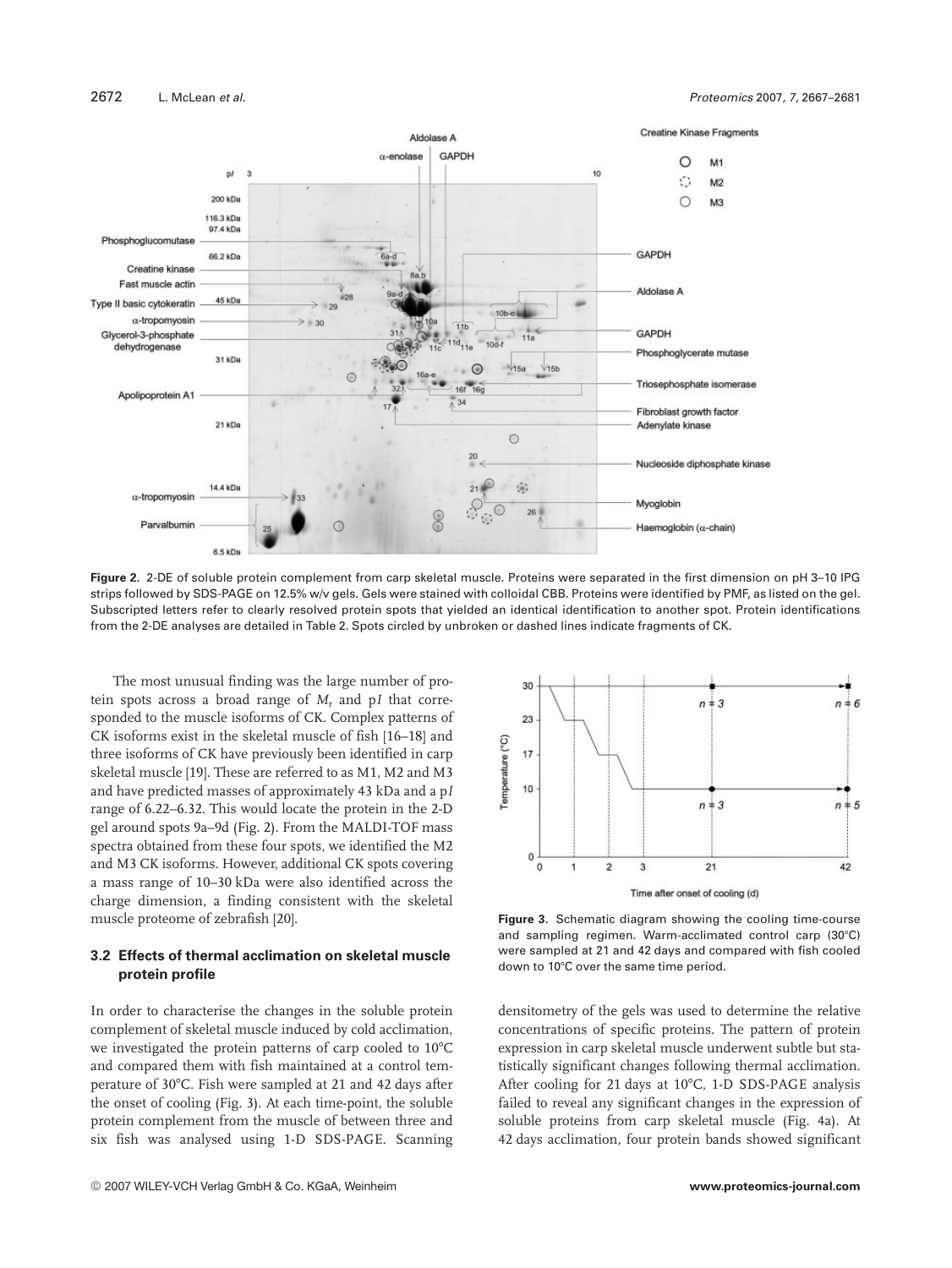**Table 2.** Identification of proteins from soluble fraction of carp skeletal muscle in 2-DE

| ID              | Protein identification                    | Accession<br>no. | $M_r$<br>(kDa) | p/    | <b>PMF</b>                          |                                |                       | Species                 |
|-----------------|-------------------------------------------|------------------|----------------|-------|-------------------------------------|--------------------------------|-----------------------|-------------------------|
| no.             |                                           |                  |                |       | <b>MOWSE</b><br>score <sup>a)</sup> | No. of<br>peptides-<br>matched | $\%$<br>Cover-<br>age |                         |
| 6a              | Phosphoglucomutase                        | Q7SXW7           | 61.1           | 5.74  | 119 (57)                            | 11                             | 25                    | D. rerio                |
| 6b              | Phosphoglucomutase                        | Q7SXW7           | 61.1           | 5.74  | 104(57)                             | 16                             | 36                    | D. rerio                |
| 6c              | Phosphoglucomutase                        | Q7SXW7           | 61.1           | 5.74  | 86 (57)                             | 13                             | 28                    | D. rerio                |
| 6d              | Phosphoglucomutase                        | Q7SXW7           | 61.1           | 5.74  | 83 (57)                             | 10                             | 33                    | D. rerio                |
| 8a              | $\beta$ -Enolase                          | Q568G3           | 47.8           | 6.20  | 83 (67)                             | 8                              | 25                    | D. rerio                |
| 8b              | β-Enolase                                 | Q568G3           | 47.8           | 6.20  | 111 (69)                            | 11                             | 36                    | D. rerio                |
| 9a              | CK <sub>M3</sub>                          | Q9YI14           | 42.9           | 6.25  | 128(57)                             | 16                             | 38                    | C. carpio               |
| 9b              | CK M3                                     | Q9YI14           | 42.9           | 6.25  | 157(57)                             | 16                             | 43                    | C. carpio               |
| 9c              | CK M3                                     | Q9YI14           | 42.9           | 6.25  | 184 (57)                            | 17                             | 54                    | C. carpio               |
| 9d              | CK M <sub>2</sub>                         | Q9YI15           | 42.9           | 6.22  | 123(57)                             | 11                             | 36                    | C. carpio               |
| 10a             | Aldolase A                                | Q8JH72           | 39.7           | 8.27  | 75 (67)                             | 8                              | 22                    | D. rerio                |
| 10 <sub>b</sub> | Aldolase A                                | Q8JH72           | 39.7           | 8.27  | 70 (67)                             | 14                             | 36                    | D. rerio                |
| 10c             | Aldolase A                                | Q8JH72           | 39.7           | 8.27  | 145 (67)                            | 14                             | 54                    | D. rerio                |
| 10d             | Aldolase A                                | Q8JH72           | 39.7           | 8.27  | 79 (67)                             | 8                              | 26                    | D. rerio                |
| 10e             | Aldolase A                                | Q8JH72           | 39.7           | 8.27  | 74 (67)                             | 7                              | 19                    | D. rerio                |
| 10f             | Aldolase A                                | Q8JH72           | 39.7           | 8.27  | 83 (67)                             | 10                             | 26                    | D. rerio                |
| 11a             | <b>GAPDH</b>                              | Q8AWX8           | 36.1           | 7.74  | 70 (67)                             | 5                              | 21                    | G. morhua               |
| 11 <sub>b</sub> | <b>GAPDH</b>                              | Q8AWX8           | 36.1           | 7.74  | 76 (67)                             | 7                              | 23                    | G. morhua               |
| 11c             | <b>GAPDH</b>                              | Q8AWX8           | 36.1           | 7.74  | 71 (67)                             | 5                              | 21                    | G. morhua               |
| 11d             | <b>GAPDH</b>                              | Q8AWX8           | 36.1           | 7.74  | 82 (67)                             | 9                              | 32                    | G. morhua               |
| 11e             | <b>GAPDH</b>                              | Q90ZF1           | 35.9           | 8.63  | 81(67)                              | 7                              | 29                    | Oncorhychus<br>mykiss   |
| 15a             | Phosphoglycerate mutase 2                 | Q7T3G4           | 28.8           | 8.83  | 64 (57)                             | 8                              | 41                    | D. rerio                |
| 15 <sub>b</sub> | Phosphoglycerate mutase 2                 | Q7T3G4           | 28.8           | 8.83  | 83 (57)                             | 7                              | 35                    | D. rerio                |
| 16a             | Triosephosphate isomerase B               | Q90XG0           | 26.8           | 6.45  | 82 (67)                             | 6                              | 18                    | D. rerio                |
| 16 <sub>b</sub> | Triosephosphate isomerase B               | Q90XG0           | 26.8           | 6.45  | 76 (67)                             | 7                              | 26                    | D. rerio                |
| 16c             | Triosephosphate isomerase B               | Q90XG0           | 26.8           | 6.45  | 145 (67)                            | 13                             | 51                    | D. rerio                |
| 16d             | Triosephosphate isomerase 1b              | Q7T315           | 26.8           | 6.90  | 158 (67)                            | 13                             | 47                    | D. rerio                |
| 16e             | Triosephosphate isomerase 1b              | Q7T315           | 26.8           | 6.90  | 168 (67)                            | 13                             | 50                    | D. rerio                |
| 16f             | Triosephosphate isomerase 1b              | Q7T315           | 26.8           | 6.90  | 98 (67)                             | $\boldsymbol{9}$               | 31                    | D. rerio                |
| 16g             | Triosephosphate isomerase B               | Q90XG0           | 26.8           | 6.45  | 114 (67)                            | 12                             | 43                    | D. rerio                |
| 17              | Adenylate kinase                          | P12115           | 21.3           | 6.89  | 154 (58)                            | 12                             | 55                    | C. carpio               |
| 20              | Nucleoside diphosphate kinase             | Q9PTF5           | 17.3           | 7.77  | 116 (57)                            | 8                              | 44                    | Danio rerio             |
| 21              | Myoglobin                                 | P02204           | 15.6           | 8.05  | 120 (67)                            | 7                              | 54                    | C. carpio               |
| 25              | Parvalbumin                               | Q918V0           | 11.5           | 4.46  | 63(57)                              | 5                              | 50                    | D. rerio                |
| 26              | Hemoglobin a-chain                        | P02016           | 15.3           | 8.78  | 106 (67)                            | 6                              | 50                    | C. carpio               |
| 28              | Fast muscle actin                         | Q90Z02           | 42.0           | 5.16  | 89 (67)                             | 10                             | 29                    | Scyliorhinus<br>retifer |
| 29              | Type II basic cytokeratin                 | Q9PV92           | 54.2           | 5.42  | 99 (67)                             | 11                             | 17                    | D. rerio                |
| 30              | α-Tropomyosin                             | P13104           | 32.7           | 4.70  | 144(57)                             | 15                             | 42                    | D. rerio                |
| 31              | Glycerol-3-phosphate dehydrogenase Q7T1E0 |                  | 38.2           | 6.38  | 74 (67)                             | 6                              | 21                    | D. rerio                |
| 32              | Apolipoprotein A1 (fragment)              | Q98SI3           | 20.8           | 8.63  | 110(57)                             | 13                             | 46                    | C. carpio               |
| 33              | α-Tropomyosin (fragment)                  | P13104           | 32.7           | 4.70  | 80(57)                              | $\overline{7}$                 | 25                    | D. rerio                |
| 34              | Fibroblast growth factor                  | Q9DFC9           | 21.2           | 10.05 | 85 (57)                             | 8                              | 32                    | D. rerio                |

The skeletal muscle proteins were identified by PMF. The ID number refers to proteins identified in Fig. 2. Proteins were identified on the basis of their MOWSE score using the MSDB and Swiss-Prot databases.

a) MOWSE baseline significance score in brackets.

increases in intensity (at *p*-value of  $\leq 0.05$  after Bonferroni correction [13]) in the 10°C gel, compared to the 30°C gel (Fig. 4b).

Two of these protein bands (Bands A and C) could not be to be identified. The other proteins were identified as heat shock protein (HSP) 90- $\alpha$  and AMP-deaminase. HSPs are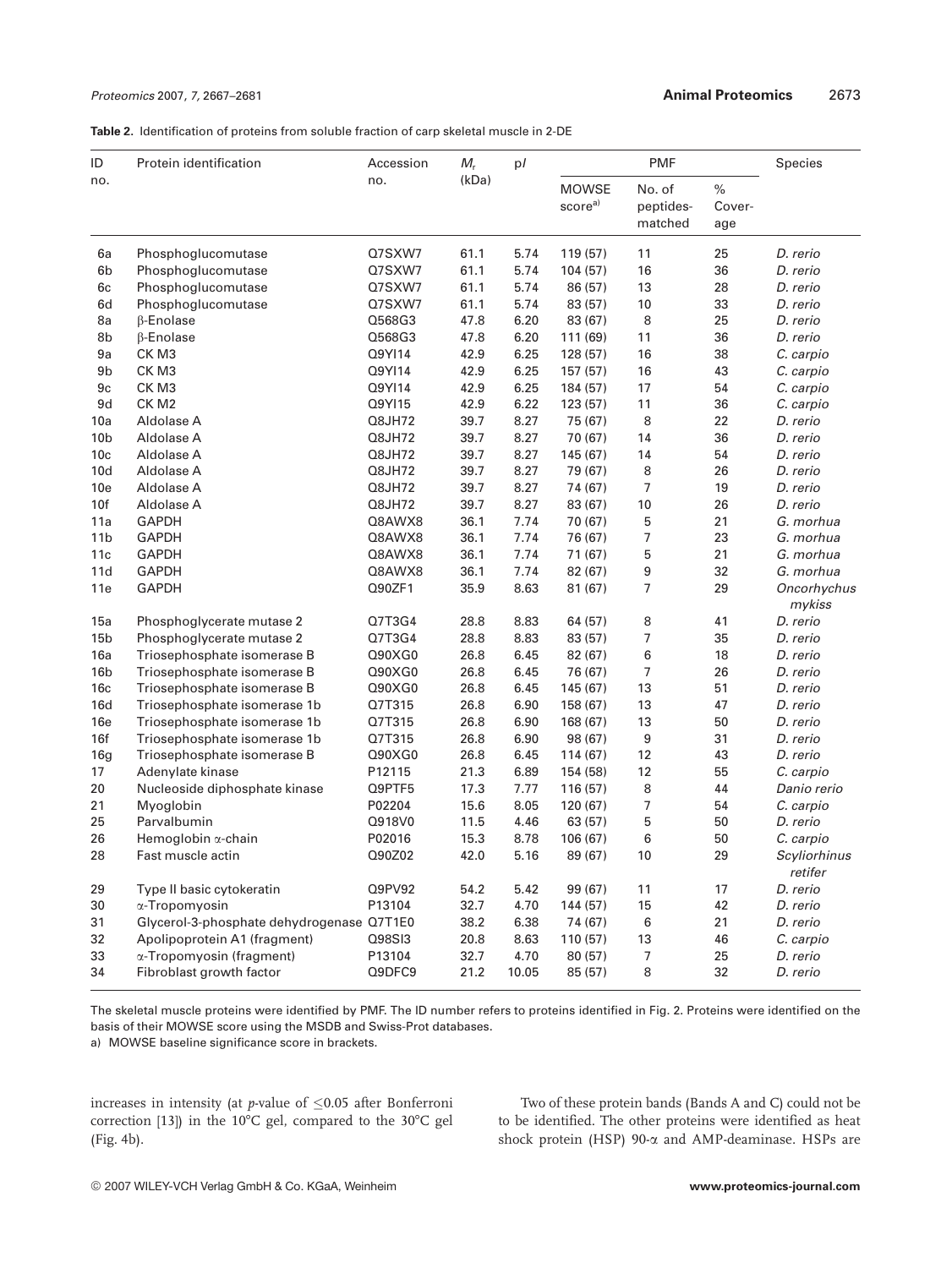

**Figure 4.** 1-D SDS-PAGE comparison of soluble muscle protein expression in carp cooled to 10°C for 21 and 42 days. Carp were cooled down to 10°C and maintained at that temperature for 21 days (panel A) and 42 days (panel B), respectively. Proteins were separated by 1-D SDS-PAGE and the protein expression profiles compared to fish maintained for the same time period at 307C. Representative gels from individual fish for each time and temperature are shown. Statistically significant changes in the expression of soluble proteins (at  $p$ -value of  $\leq$ 0.05 after Bonferroni correction) are indicated by an asterisk.

molecular chaperones that assist in the folding and translocation of newly synthesised proteins. They have also been implicated in coping with stress-induced denaturation of other proteins. Therefore, it might be expected to observe changes in this protein during thermal acclimation. AMP deaminase catalyses the deamination of AMP to inosine monophosphate. This enzyme has a stabilising function in the regulation of purine metabolism during intense energy demand, particularly in muscle.

Using 2-DE, the general pattern of muscle protein expression was similar in 30°C and cold-acclimated (10°C) fish. Qualitative inspection of the 2-D gels revealed that in the cooled fish, there was a notable increase in intensities of a number of spots that had previously been identified as CK fragments (Fig. 5a). These CK fragments were consistently seen in each of the replicate sets and were more apparent at 21 than at 42 days of acclimation. New CK fragment spots in the  $10^{\circ}$ C gels were not apparent in the  $30^{\circ}$ C gels. The expression levels of intact CK and CK fragments key proteins were also assessed quantitatively by determining the spot volume corresponding to each protein as a fraction of the total integrated spot density on the gel (Fig. 5b). The intact CK showed a decrease in its level of expression on cooling at both 21 and 42 days. In contrast, there was an increased accumulation of CK fragments in the skeletal muscle of fish cooled to 10°C.

#### **3.3 CK isoform mapping**

The 2-DE of soluble proteins from carp muscle revealed a complex pattern of M1, M2 and M3 CK isoforms and fragments. This effect was particularly manifest in fish at 10°C. Whilst some of the spots corresponded to the predicted  $M_r$  of the intact protein (42 kDa), the majority of these spots migrated at *M*<sup>r</sup> between 10 and 30 kDa. This behaviour was specific to CK; no other fragments of abundant, well characterised, soluble muscle protein were identified.

Tryptic peptides derived from each of the fragment spots were analysed by MALDI-TOF-MS and LC-MS/MS and then mapped to the amino acid sequence of the intact proteins to determine the origin of the low molecular weight CK fragments (Fig. 6a). The peptide coverage maps for each CK fragment could be attributed to a specific isoform and showed clear evidence for scission of the protein into N- or Cterminal fragments. For example, spot 'vii' relates to a full length M3 isoform with peptides covering the entire primary sequence; whereas spot 'xxix' corresponds to a C-terminal fragment of M3 where peptides are only observed from sequence covering the tryptic fragments, T39-T49. No peptides N-terminal to T39 were observed, even though many of these peptides were readily determined by MS. CK isoforms with C-terminal truncations were also identified. Spot 'xiv' contains only peptides covering the sequence T1-T29. These truncations of CK are apparent from the *M*<sup>r</sup> and p*I* of the fragments on the 2-D gel and mass spectrometric analysis.

Comparisons with theoretical charge distribution of the M1, M2 and M3 isoforms of CK suggest that the cleavage site occurs in the region of  $Phe_{278}$  of the intact protein (Fig 6b). However, although the evidence for the site of separation of the N-terminal and C-terminal domains was clear, this does not reveal the primary proteolytic event, which separated the two regions. In addition, nontryptic fragments have been observed, for example T35, which may arise from further exoproteolytic processing.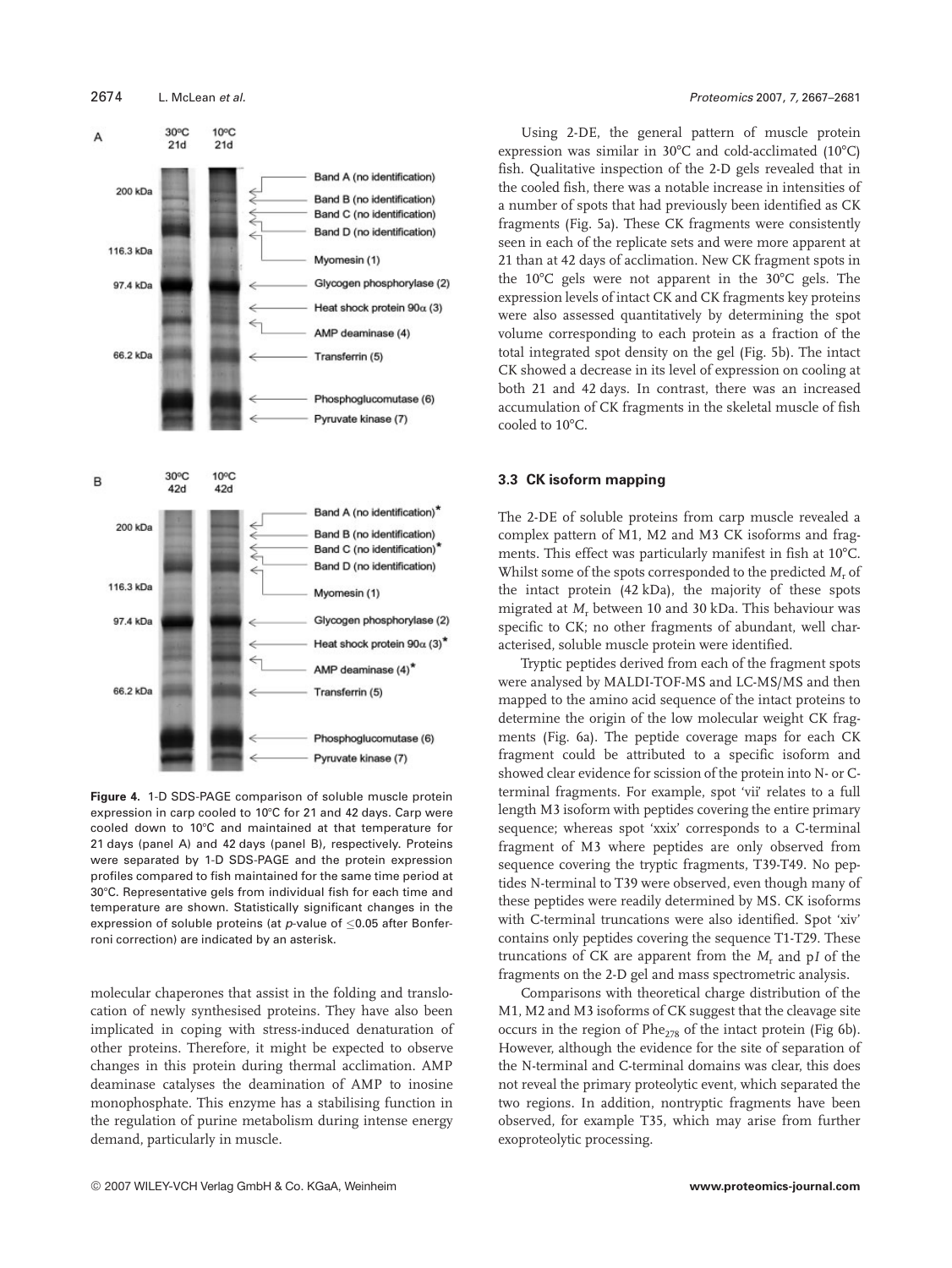

Figure 5. 2-DE comparison of soluble muscle proteins from acclimated carp cooled down to 10°C for 21 and 42 days. Carp were cooled down to 107C and maintained at that temperature for 21 and 42 days. Proteins were separated by 2-DE and the protein expression profiles compared to fish maintained for the same time period at 30°C. In Fig. 5a, representative gels from three separate fish for each time and temperature are shown. Fig. 5b shows the expression levels of the total intact CK and CK fragments for the fish muscle samples at each time and temperature (mean  $\pm$  SEM). The number of observations are indicated.

Carp muscle CK exhibits over 80% sequence identity to the equivalent enzyme in the bovine, for which 3-D structures are available. We confirmed that homology modelling yielded a structure of similar overall fold (results not shown) and mapped the site of scission of the N- and C-terminal domains onto the rabbit muscle CK dimeric structure (Fig. 6c). The site of hydrolysis was buried within the protein structure, and it is unlikely that proteases would have access to the protein without some local unfolding. This is consistent with the invocation of a specific mechanism to selectively remove CK from the muscle, as part of the adaptation to cooling. It is possible that the fragments remain in muscle because the enhanced commitment to degradation (possibly mediated by ubiquitin conjugation) is not matched by an

equivalently enhanced completion of degradation, such that intermediates accumulate. Consistent with this idea is the observation that the CK fragments are more prominent at the early time of cooling.

In fish, endogenous proteases such as calpains and lysosomal cathepsins play a role in altering the protein profile of skeletal muscle *postmortem* [21]. We minimised *postmortem* degradation of skeletal muscle proteins by rapidly processing all tissues at a low temperature in phosphate buffer containing protease inhibitors. The entire process from netting to homogenisation of the muscle samples took less than 5 min during which time the tissue was maintained close to  $0^{\circ}$ C. The muscle samples were also analysed by 2-DE, immediately following homogenisation. Bosworth *et al*. [20] observed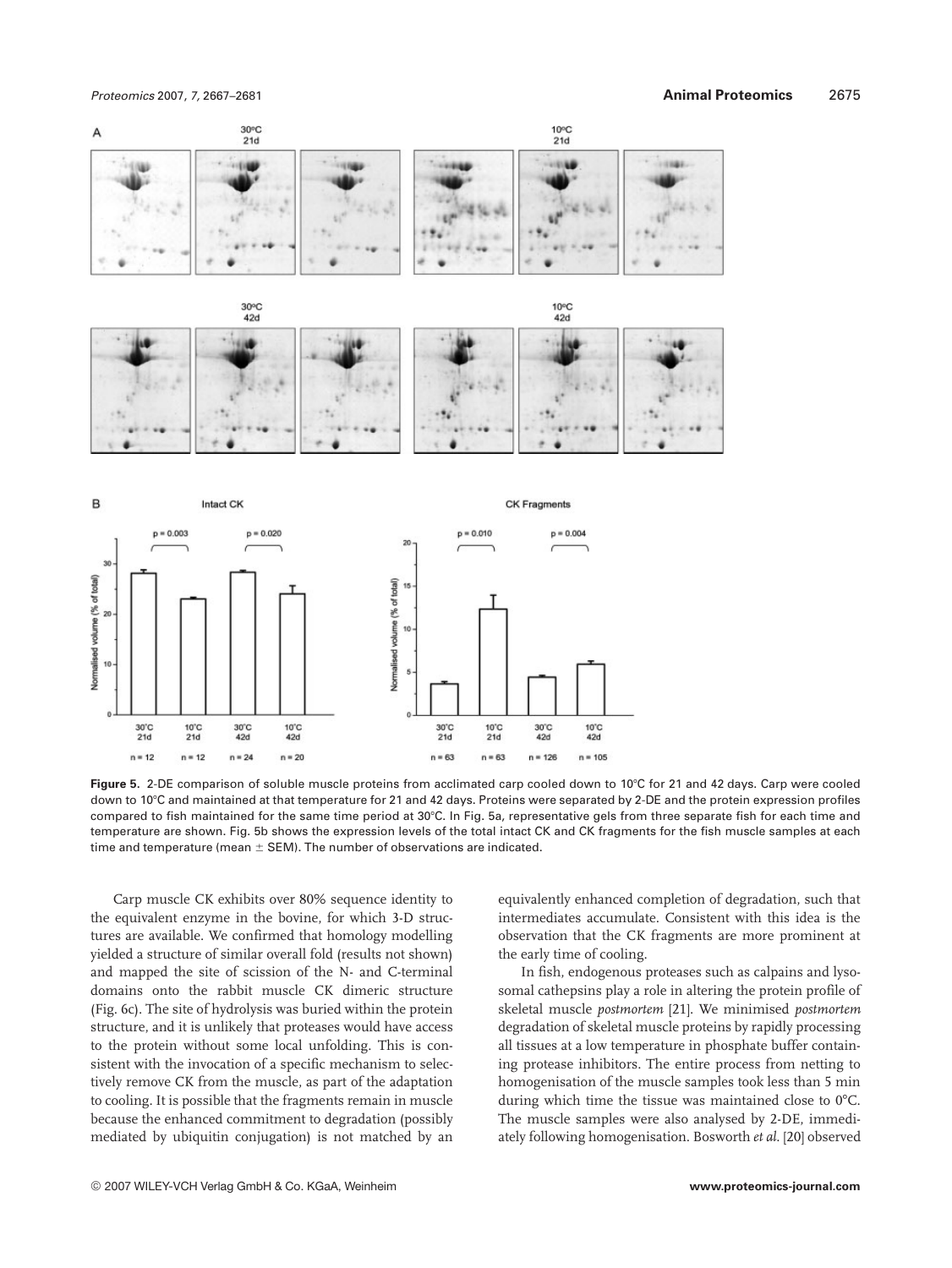



| ī           | M3             | $\overline{\ast}$<br>$\star$                                        |
|-------------|----------------|---------------------------------------------------------------------|
| ii          | M <sub>3</sub> | ¥<br>-110                                                           |
| Ш           | M <sub>3</sub> | ᆔ<br>⊪<br><b>Kanada</b>                                             |
| iv          | M <sub>2</sub> | ۰ı                                                                  |
| v           | M <sub>3</sub> | H<br>644-8-44<br>ina a                                              |
| vi          | M <sub>3</sub> | н                                                                   |
| vii         | M <sub>3</sub> | н                                                                   |
| viii        | M <sub>3</sub> | 柵                                                                   |
| ix          | M <sub>3</sub> | н                                                                   |
| x           | M <sub>3</sub> |                                                                     |
| xi          | M2             | * *<br>⊣⊪<br>医肠<br><b>The College of the College of the College</b> |
| xii         | M <sub>3</sub> |                                                                     |
| xiii        | M <sub>2</sub> |                                                                     |
| xiv         | M <sub>3</sub> | н                                                                   |
| XV          | M <sub>3</sub> | ٠m                                                                  |
| xvi         | M <sub>2</sub> | ⊣⊪<br>---                                                           |
| xvii        | M <sub>3</sub> | $+$                                                                 |
| xviii       | M <sub>3</sub> |                                                                     |
| xix         | M <sub>2</sub> |                                                                     |
| xx          | M <sub>2</sub> |                                                                     |
| xxi         | M <sub>2</sub> | m                                                                   |
| xxii        | M <sub>3</sub> | H                                                                   |
| xxiii       | M <sub>2</sub> |                                                                     |
| xxiv        | M <sub>1</sub> |                                                                     |
|             | M <sub>2</sub> | $\overline{\star}$ $\star$                                          |
| <b>XXV</b>  | M1             |                                                                     |
| xxvi        | M <sub>3</sub> | $***-1$                                                             |
| xxvii       | M <sub>3</sub> | å.                                                                  |
| xxviii      | M <sub>3</sub> | * *                                                                 |
| xxix        | M <sub>2</sub> | *                                                                   |
| <b>XXX</b>  | M <sub>3</sub> |                                                                     |
| xxxi        | M <sub>3</sub> |                                                                     |
| xxxii       | M <sub>1</sub> | *<br>г                                                              |
|             | M <sub>2</sub> | * *                                                                 |
| xxxiii      | M <sub>2</sub> |                                                                     |
| xxxiv       | M <sub>3</sub> | * * ***<br>俞慎                                                       |
| <b>XXXV</b> | M <sub>3</sub> | ż.<br>×                                                             |
| xxxvi       | M <sub>3</sub> | $\star$<br>*<br>$+100$<br>i4<br>ŀ۰<br>H                             |





**Figure 6.** Peptide coverage maps for the isoforms of CK isoforms and fragments. In Fig. 6a, the tryptic peptides of the M1, M2 and M3 isoforms of CK were identified by PMF and mapped to in silico tryptic digests of the proteins. Filled boxes indicate a positive match between an observed peptide ion and a theoretical tryptic peptide. Unfilled boxes indicate partial nontryptic peptides. \* = peptides identified by de novo peptide sequencing using LC-MS/MS. The theoretical charge distribution of each CK isoform is shown in Fig. 6b. The truncations of CK observed experimentally agree with the theoretical M, and p/ of the fragments. Data were smoothed over a charge window of 35 residues. An in silico tryptic map of the M3 isoform of CK is also shown to indicate charge distribution along the length of the intact protein. An arrow indicates the approximate site of scission of CK in carp skeletal muscle. In Fig. 6c, the dimer of rabbit muscle CK (1U6R.PDB), which shows over 80% sequence identity to carp muscle CK (M3 isoform), is displayed to highlight the approximate region of cleavage into the N-terminal and C-terminal domains. The sequence corresponding to the site of proteolysis is highlighted as a ball and stick structure on each subunit, and the two chains of the dimer are shaded with a different colour grey to emphasise the monomer–monomer interface.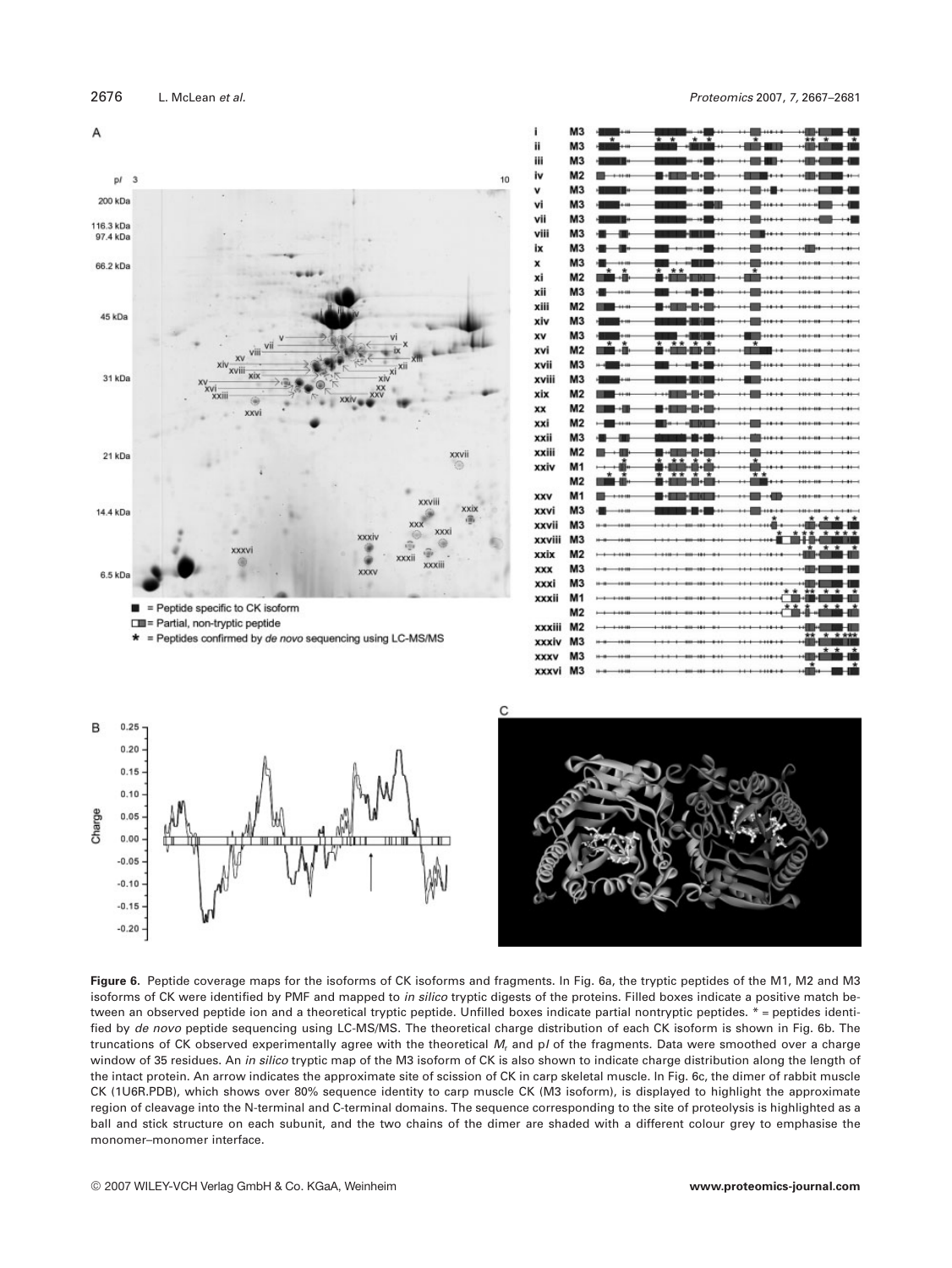CK fragments despite freezing zebrafish in liquid nitrogen to prevent *postmortem* protein degradation of skeletal muscle. Since we did not identify significant degradation products from other skeletal muscle proteins in common carp, we are confident that these fragments are the products of proteolysis *in vivo*.

CK catalyses the reversible phosphoryl transfer from phosphocreatine to ADP and is found in high concentrations in tissues that have high-energy demands. Multiple isoforms of CK are thought to constitute an intricate transport and energy buffering system, which connects highenergy phosphate production to sites of energy consumption [22, 23]. As such CK is involved intimately in the maintenance of cellular energy homeostasis. The specific activity of different CK isoforms is temperature dependent [17], therefore the fact that thermal acclimation of fish results in changes in the expression of this key muscle protein should cause no surprise. More surprising perhaps was the accumulation of such partially degraded products in the cell. Most intracellular protein degradation is considered to be 'all or nothing', and to be deconstructed at least conceptually into two phases: a commitment step for degradation, and a completion/proteolysis step. The rate of the second process is generally held to be substantially higher than the commitment step, which ensures that the cell does not accumulate partial degradation products that might possess inappropriate or ectopic activity.

This study has focused on defining changes in protein expression of soluble proteins in skeletal muscle of carp undergoing thermal acclimation. Our results indicate that CK was significantly altered as result of cooling. It is possible that other proteins may be proteolysed in a similar manner but our data show no evidence of this occurrence and we were unable to detect fragments of other soluble muscle proteins.

#### **3.4 Ubiquitin-conjugated proteins**

Ubiquitin is a small (8.5 kDa), highly conserved protein that has been implicated in a range of signalling roles. Ubiquitin conjugation to proteins is a PTM that dictates the function and/or fate of that protein. Addition of a single ubiquitin molecule to a protein (monoubiquitination) is a signal for endocytosis [24], membrane trafficking [25] and DNA repair [26]. In contrast, addition of individual ubiquitin molecules at multiple sites on a protein (multiubiquitination) directs that protein to endocytosis or lysosomal degradation. Ubiquitin can also polymerise to form chains of ubiquitin molecules, linked through the e-amino groups of one of several lysyl residues. The position of this linkage has implications for the fate of the protein to which the polyubiquitin chain binds. For example, ubiquitin chains linked through  $Lys_{63}$ will affect signalling pathways and endocytosis [24]. Lys<sub>48</sub>ubiquitin on the other hand is implicit in the targeting of proteins for proteasomal degradation [27].

Increased protein degradation is often mediated by upregulation of the ubiquitin–proteasome pathway [28]. Therefore, we performed Western blots (five replicates) for ubiquitinated proteins in the skeletal muscle from carp maintained at 30 and  $10^{\circ}$ C for 21 days (Fig. 7). These experiments revealed a number of spots that reacted to the antibody, all of which could be readily mapped to the M2 and M3 isoforms of CK and their fragments. An intense spot of low molecular weight was observed, which was attributed to ubiquitin. Interestingly, the data showed an apparent increase in the level of ubiquitinated CK fragments in the muscle of carp cooled down to 10°C at 21 days. This observation indicates that the cooling of carp may affect the degradation of CK in skeletal muscle by the ubiquitin–proteasome pathway. An increase in CK proteasomal degradation could result in the increase in protein fragmentation observed. Increased proteolysis has been implicated in atrophy of the muscle [29]. It is possible that the downregulation of metabolic enzymes such as CK may diminish energy levels in the cell leading to hampered ATPdependent initiation of protein translation.

#### **3.5 Transcript analysis**

In order to explore the mechanisms underpinning this response, we examined relevant genes from a large dataset to determine whether mRNA levels for key proteins changed in the skeletal muscle of carp during cooling regimen [9]. This analysis revealed a decrease in the expression of M2 and M3 CK genes and increased expression of the HSP 90- $\beta$ gene (Fig. 8). The relative mRNA expression of AMP deaminase increased (1.31-fold) in 10°C cooled fish. In addition, a number of key proteins involved in the ubiquitin– proteasome pathway; namely the muscle-specific ring finger protein 28 (*TRIM63*) and the F box protein 32 (*FBXO32*) had changed levels of expression (Fig. 9). These enzymes are ubiquitin ligases that promote both the ubiquitination and degradation of muscle myofibrillar contractile proteins [30], while *TRIM63* is also responsible for the ubiquitination of proteins involved in energy production, including CK [31].

Cooling down from 30 to 23°C did not affect *TRIM63* and *FBXO32* transcript levels, though transitions to 17°C and then to 10°C induced substantial, but transient, increases in transcript levels. This suggests that the response was induced only following more extreme cooling and that the response was graded according to the magnitude of the cooling imposed. Similarly, the transcript of the M2 and M3 isoforms of CK only changed significantly on cooling down to 10°C in 22 days at which point its transcript levels were eight-fold depressed. The expression of *TRIM63* mRNA was greatest after long-term acclimation (22 days) at 10°C, a pattern that is consistent with the finding that the degree of CK fragmentation is increased following 21 days of cold acclimation. Furthermore, cold acclimation was associated with a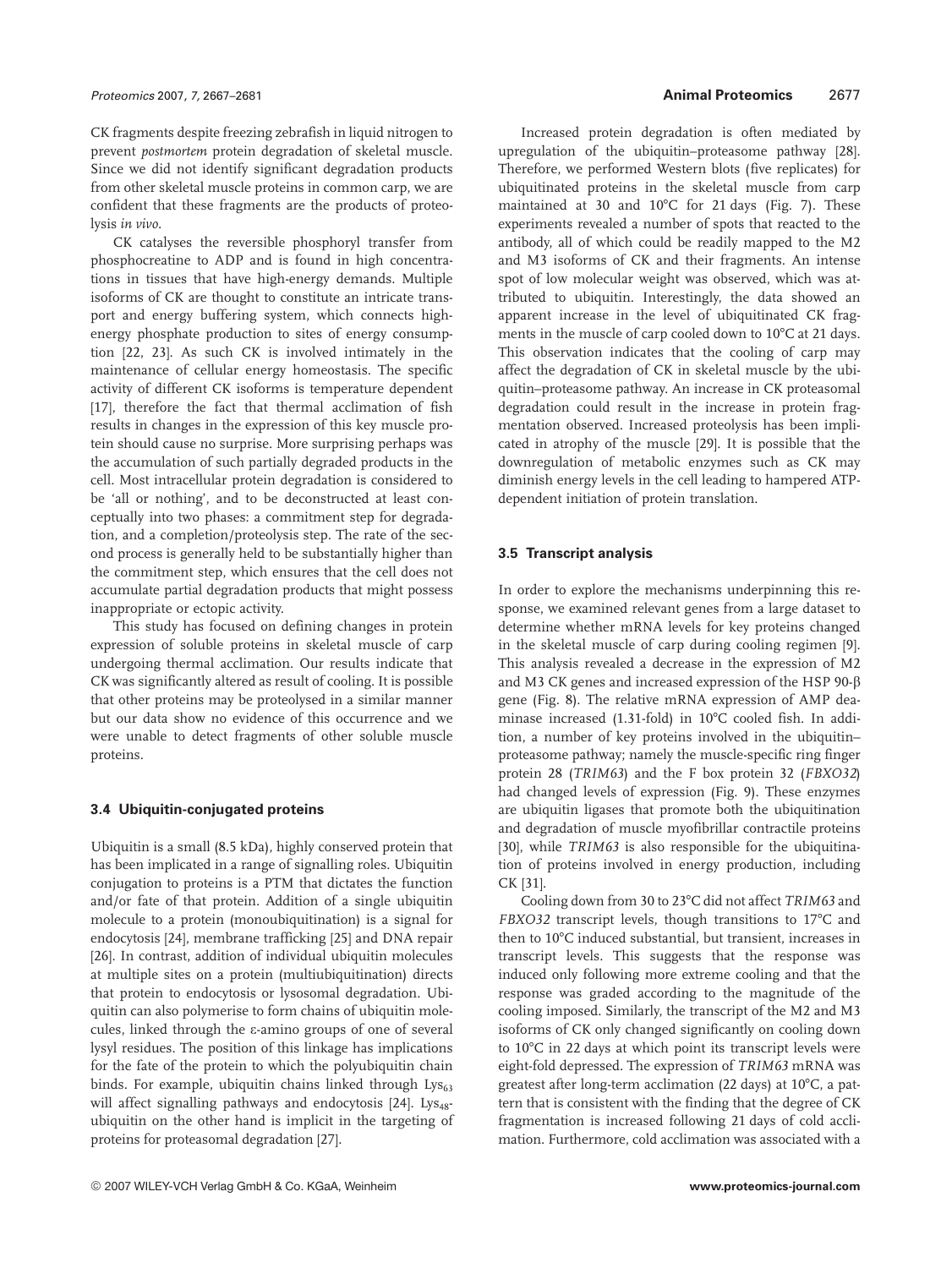

Figure 7. Western blot analysis of ubiquitinated proteins in muscle extracts from carp acclimated to 30 and 10°C for 21 days. 2-DE was performed on soluble muscle protein extract (approximately 90 µg of protein) and the separated proteins were transferred to an NC membrane prior to probing with a rabbit antihuman ubiquitin antibody. The images were recorded simultaneously. Spots of high intensity indicate a large degree of ubiquitination. Each sample was a combination of protein extracts from three individual fish.

wholesale induction of transcripts of other genes involved in ubiquitin-dependent protein catabolism and proteasomal function including proteasome subunits as well as ubiquitin itself [9].

These results lend further support to the hypothesis that remodelling and metabolic reprogramming of muscle tissue are components of its response to cooling [32]. The transcript data are consistent with an intention to reduce the abundance of CK, M2 and M3 isoforms. The rate at which this reduction in transcript can be effected is of course controlled in turn by the rate of turnover of the protein – a protein that has a low rate of turnover (=degradation) cannot respond rapidly to a change in protein synthesis. The substantial activation of the degradative machinery implies a strong signal for protein removal, and the increased CK fragments and their ubiquitination is consistent with this model.

Why then should the muscle be populated by partially degraded fragments of CK? Proteasome-mediated proteolysis is thought to be processive, and once a protein is committed to degradation, it cannot leave the substrate:26S complex until degradation is complete. However, if the degradative machinery is to function effectively, ATP must be supplied in adequate amounts. If ATP was limiting, then the 26S proteasome might slip into a 'stalled' conformation, such that the residual substrate might dissociate, or a noncovalent substrate:26S might persist sufficiently that it would be dissociated by the buffers used for 2-DE. In either instance the outcome would be the same; a gel populated with partially degraded fragments. A rather more challenging view of the accumulation of CK fragments is that they are generated to disrupt normal CK function, whether through interference in dimerisation, or by modulation of interactions between CK and other proteins in the sarcoplasm or myofibril [33]. At present, this remains conjecture, but serves to illustrate the complexity of such changes and their interpretation.

There may be many reasons as to why significant changes in the expression of other soluble muscle proteins were not observed. Conventional comparative proteomic approaches do not address the intricate dynamics of the proteome but simply provide a 'snap-shot' of the proteome at a given time under defined conditions. As such, it provides little insight into the mechanism creating differences between biological states. Changes in the amount of a specific protein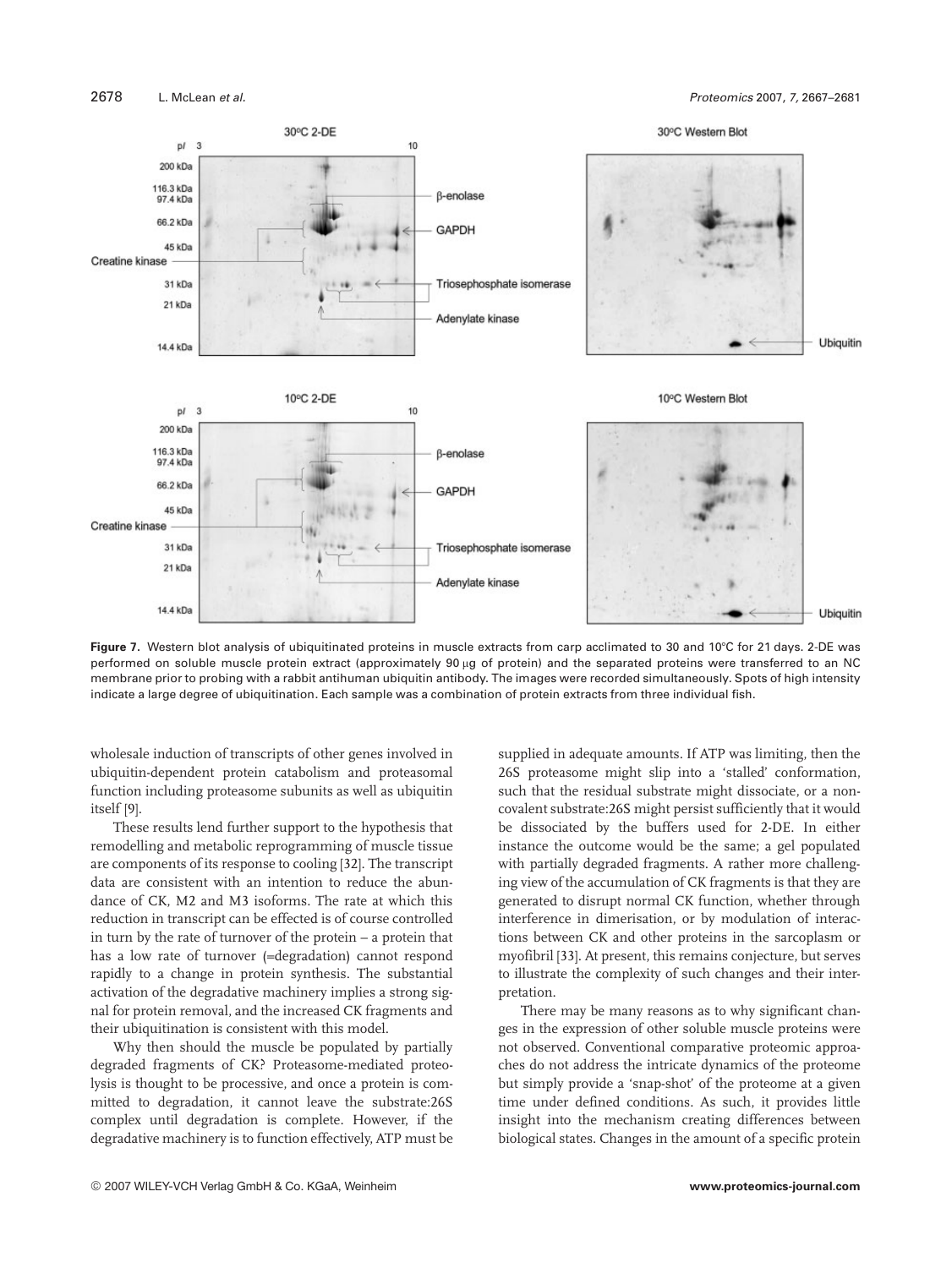

**Figure 8.** Cold-induced mRNA expression changes of CK and HSP-90 genes. The mRNA abundance for selected genes was extracted from a large-scale dataset that describes the gene expression changes associated with cold exposure of carp [9]. Carp acclimated to 30°C were exposed to reduced temperatures for increasing lengths of time, as indicated. The mRNA expression of both the M2 and M3 CK isoforms (panel A) was repressed in long-term coldacclimated carp (22 days cooled). HSP 90-B was upregulated after 22 days of cold acclimation, whilst HSP 90-a showed no change in expression (Panel B).

reflect the net result of the opposing processes of protein synthesis and protein degradation [34]. However, even when the size of a protein pool remains constant, individual protein molecules are constantly being replaced. In this case, however, the rate of replacement (synthesis) is equal to the rate of removal (degradation). Therefore, monitoring only relative protein concentrations between two states may mask physiologically meaningful differences in the rate of synthesis and/or the rate of degradation of a given protein.

# **4 Concluding remarks**

We have characterised the soluble protein complement of carp skeletal muscle and explored the changes in protein expression that accompany the transition to a cold-adapted phenotype. Chronic cold treatment of carp produces subtle changes in the pattern of soluble proteins, most notably in the appearance of multiple breakdown fragments of CK isoforms in cold-treated muscle. These findings were evident through the use of 2-DE and would almost certainly not have

fragments are ubiquitinated and likely to be undergoing proteolytic fragmentation. These protein responses can be linked to changes at the level of transcription, with two CK isoforms showing downregulated transcript expression; two ubiquitin ligases, ubiquitin and a large number of proteasomal subunits being upregulated. The data are consistent with a cold-induced enhancement of proteolysis and with a remodelling of cellular CK expression either through changes in relative isoform expression or in overall CK abundance. In future studies we propose to investigate other cellular fractions from muscle such as myofibrillar and membrane fractions, a proteome simplification strategy that has the advantage of retaining functional associations but reducing the complexity of the analyte.

been picked up by a global LC-MS/MS approach. The CK

*The work is supported by Biotechnology and Biological Sciences Research Council (BBSRC). We also thank Gregor Govan for technical assistance and Dr. Dean Hammond for his advice and helpful discussions.*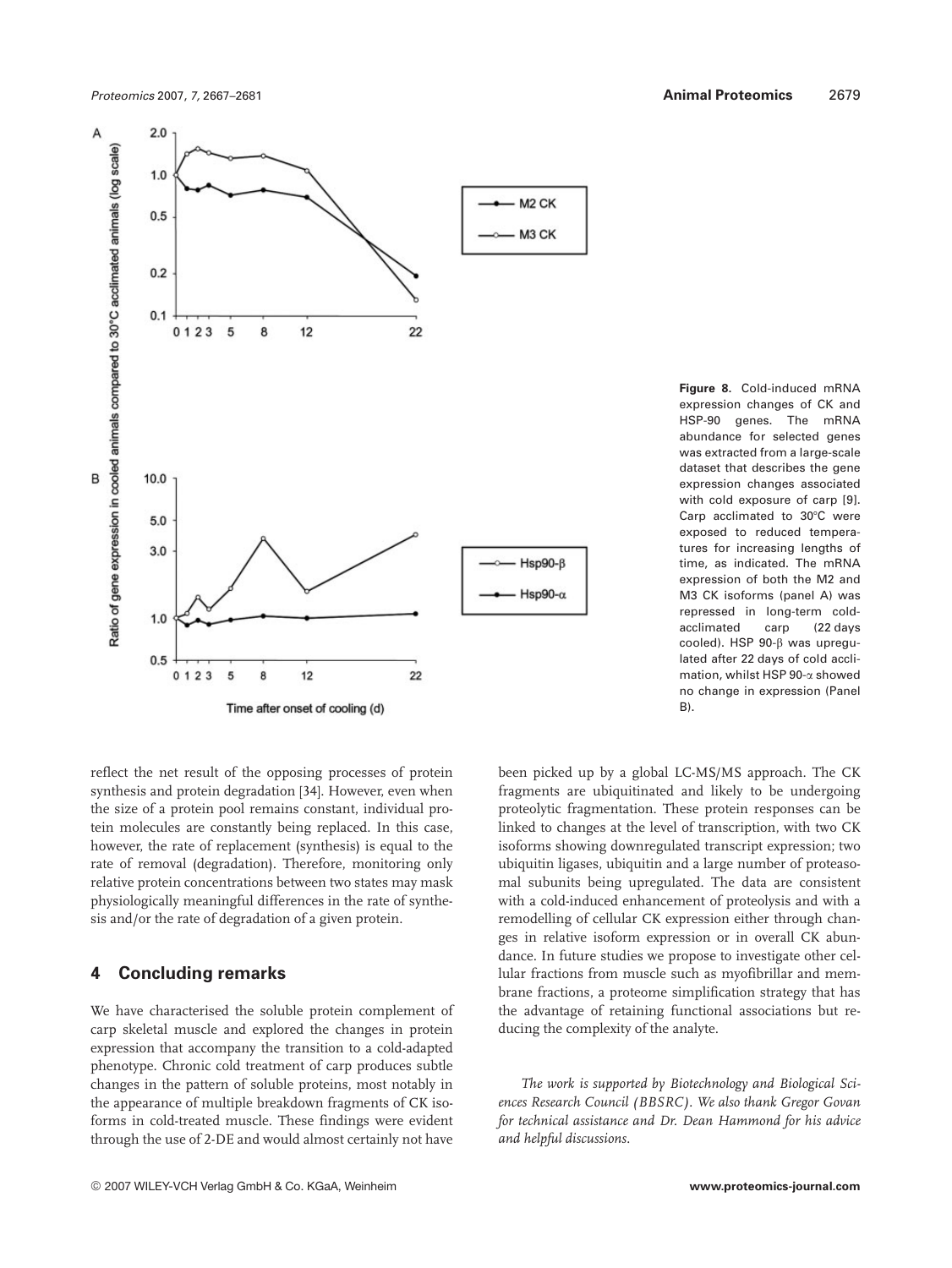

**Figure 9.** Cold-induced mRNA expression changes of genes in the ubiquitin– proteasome pathway. The mRNA abundance for selected genes was extracted from a large-scale dataset that describes the gene expression changes associated with cold exposure of carp [9]. Carp acclimated to 30°C were exposed to reduced temperatures for increasing lengths of time, as indicated. Changes in expression of ubiquitin and ubiquitin ligase genes are shown in panel A. Panel B and panel C show changes in gene expression of components of 26S and 20S proteasome, respectively. The onset of cooling induces a strong induction of ubiquitin transcript together with the increased expression of two pivotal ubiquitin ligases that mediate muscle atrophy. Cooling is also associated with the coregulated induction of most of the subunits of the proteasome apparatus.

### **5 References**

- [1] Sieck, G. C., Zhan, W. Z., J. Appl. Physiol. 2000, 89, 1106-1113.
- [2] Lunde, P. K., Verburg, E., Eriksen, M., Sejersted, O. M., J. Physiol. 2002, 540, 571–580.
- [3] Johnston, I. A., Fleming, J. D., Crockford, T., Am. J. Physiol. 1990, 259, R231–R236.
- [4] Wakeling, J. M., Cole, N. J., Kemp, K. M., Johnston, I. A., Am. J. Physiol. Regul. Integr. Comp. Physiol. 2000, 279, R657– R665.
- [5] Egginton, S., Sidell, B. D., Am. J. Physiol. 1989, 256, R1–R9.
- [6] Guderley, H., Biol. Rev. Camb. Philos. Soc. 2004, 79, 409–427.
- [7] Hazel, J. R., Annu. Rev. Physiol. 1995, 57, 19–42.
- [8] Tiku, P. E., Gracey, A. Y., Macartney, A. I., Beynon, R. J., Cossins, A. R., Science 1996, 271, 815–818.
- [9] Gracey, A. Y., Fraser, E. J., Li, W., Fang, Y. et al., Proc. Natl. Acad. Sci. USA 2004, 101, 16970–16975.
- © 2007 WILEY-VCH Verlag GmbH & Co. KGaA, Weinheim **www.proteomics-journal.com**
- [10] Johnston, I. A., Sidell, B. D., Driedzic, W. R., J. Exp. Biol. 1985, 119, 239–249.
- [11] Itoi, S., Kinoshita, S., Kikuchi, K., Watabe, S., Am. J. Physiol. Regul. Integr. Comp. Physiol. 2003, 284, R153–R163.
- [12] Vornanen, M., Tiitu, V., Kakela, R., Aho, E., J. Exp. Zool. 1999, 284, 241–251.
- [13] Bland, J. M., Altman, D. G., BMJ 1995, 310, 170.
- [14] Fujimuro, M., Sawada, H., Yokosawa, H., Eur. J. Biochem. 1997, 249, 427–433.
- [15] Verrez-Bagnis, V., Ladrat, C., Noel, J., Fleurence, J., Electrophoresis 2001, 22, 1539–1544.
- [16] Winnard, P., Cashon, R. E., Sidell, B. D., Vayda, M. E., Comp. Biochem. Physiol. B Biochem. Mol. Biol. 2003, 134, 651–667.
- [17] Grzyb, K., Skorkowski, E. F., Comp. Biochem. Physiol. B Biochem. Mol. Biol. 2005, 140, 629–634.
- [18] Scholl, A., Eppenberger, H. M., Comp. Biochem. Physiol. B 1972, 42, 221–226.